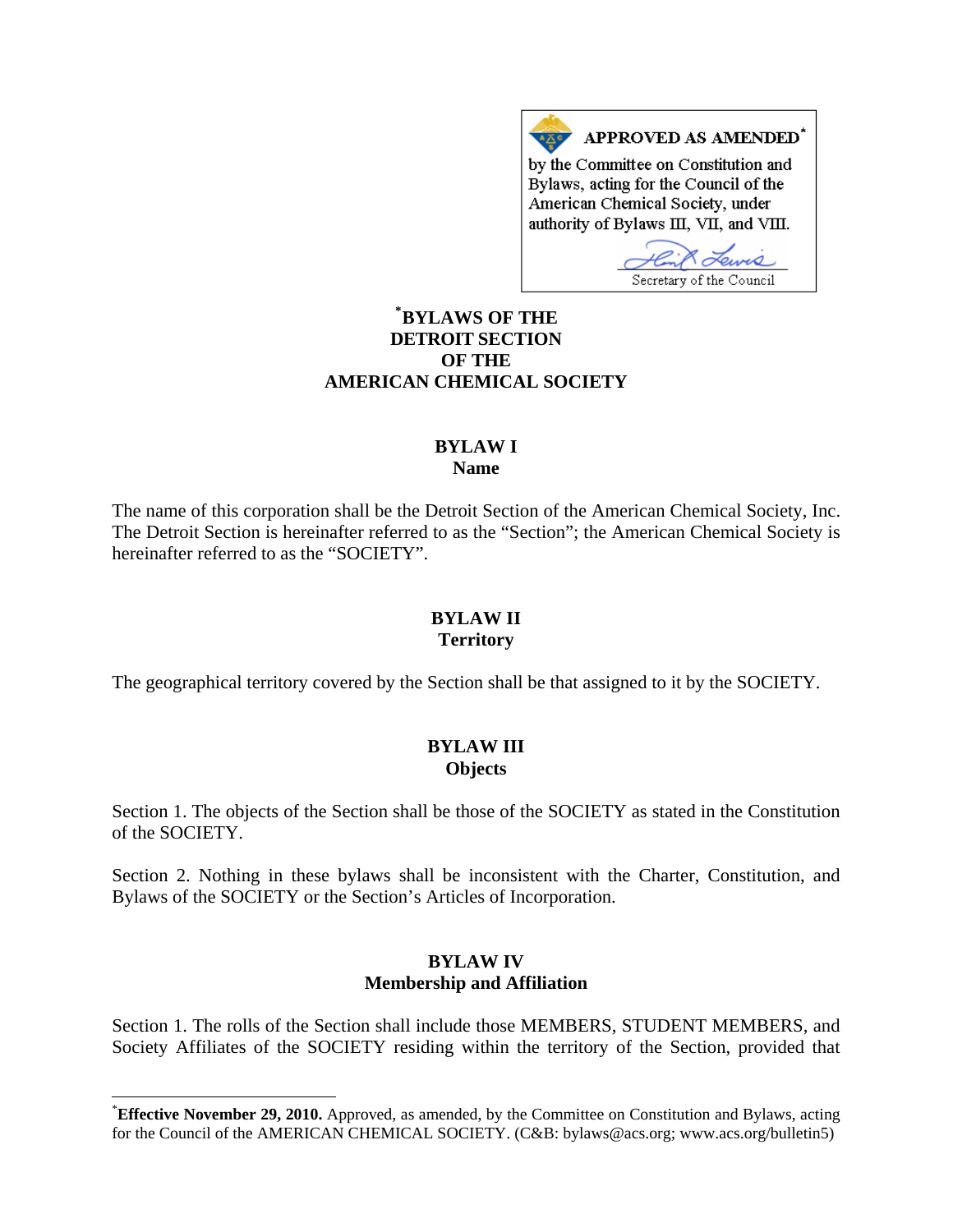exceptions to this rule shall be made in conformity with the Constitution and Bylaws of the SOCIETY.

Section 2. The Section may have Local Section Affiliates as authorized by the Constitution and Bylaws of the SOCIETY.

Section 3. MEMBERS, STUDENT MEMBERS, Society Affiliates, and Local Section Affiliates shall have such rights and privileges as are accorded them by the Constitution and Bylaws of the SOCIETY. STUDENT MEMBERS may not hold elective positions or serve as Temporary Substitute Councilors. Society Affiliates and Local Section Affiliates may not vote for or hold elective positions, or vote on Articles of Incorporation and bylaws.

## **BYLAW V Organization**

Section 1. The officers of the Section shall be Chair, Chair-Elect, Secretary, and Treasurer.

Section 2. The Section shall have Councilors and Alternate Councilors as provided in the Constitution and Bylaws of the SOCIETY.

Section 3. The Executive Committee shall constitute the Board of Directors of the Section. The Executive Committee shall consist of the officers, the Immediate Past Chair, the Councilors and Alternate Councilors, the Chairs of the standing committees, the Editor of the *Detroit Chemist*, one member of the Board of Trustees, and one representative of each affiliate group which may be operative within the Section. The Vice-Chairs of the standing committees may serve as alternate members of the Executive Committee, and in the absence of their respective Chairs, shall be considered members of the Executive Committee to constitute a quorum.

# **BYLAW VI Manner of Election and Terms of Office**

Section 1. The Chair-Elect, the Secretary, and the Treasurer of the Section shall be elected annually for a term of one year, and shall so serve until their successors take office. Councilors and Alternate Councilors shall be elected annually for a term of three years. All elected officers, Councilors, and Alternate Councilors shall take office on January 1 of the year following their election. The Chair-Elect shall become Chair for the year following the term as Chair-Elect. In the event the office of Chair becomes vacant, the Chair-Elect shall complete the term for the remainder of the year and continue in that office for the regular term during the following year.

Section 2. Except as otherwise provided herein, the Executive Committee of the Section shall fill any vacancy in its body and any vacant office by the appointment of any qualified MEMBER of the Section, and such MEMBERS so appointed shall serve until the next annual election.

Section 3. The Executive Committee shall appoint no fewer than five Section members to the Nominating Committee by March 1 of each year. This Committee shall report at the Executive Committee meeting just preceding the Section's annual meeting, submitting for each office to be filled by election the names of one or more members willing to serve. In the case of Councilors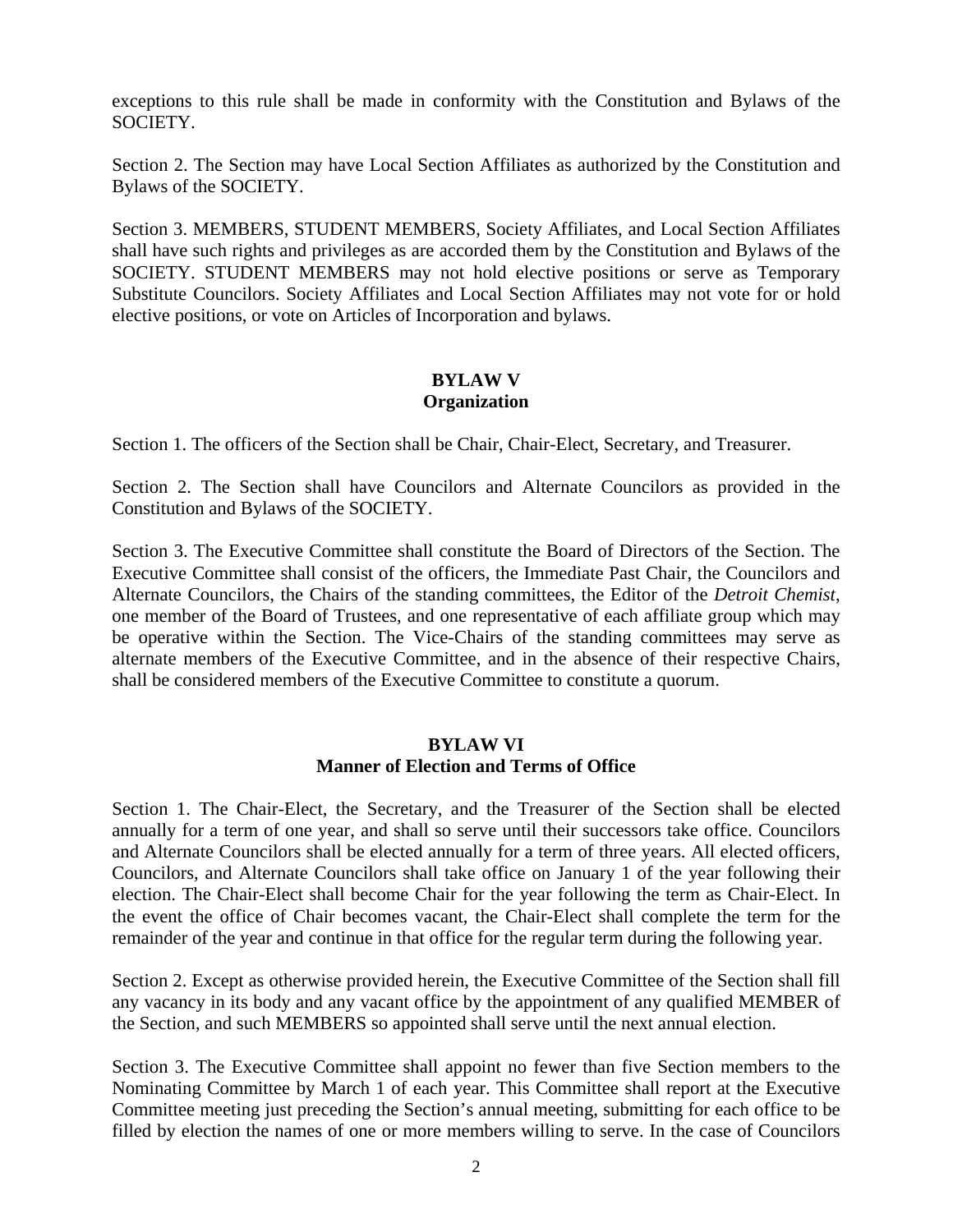and Alternate Councilors, separate elections shall be held. The Nominating Committee will submit at least one more nominee than the number of vacancies both for the offices of Councilor and Alternate Councilor. An incumbent Alternate Councilor may be nominated for other Section offices and, if elected, must resign as Alternate Councilor. Any vacancy in the position of Councilor or Alternate Councilor shall be filled at the time of the next annual election. The vacancy may be filled until this election takes place by appointment by the Executive Committee of the Section. The Nominating Committee shall request biographical information from all nominees and shall submit this by September 1 to the Secretary for distribution with the ballots. If not received by this date, the candidate's name will appear without biographical information.

Section 4. The Nominating Committee shall publish the slate of nominees in the May issue of the *Detroit Chemist* indicating that additional nominations by petition of MEMBERS of candidates willing to serve may be submitted to the Secretary until June 30. Each such nomination must be endorsed by at least one percent of the Section membership. Biographical information concerning such candidates shall be received by September 1 by the Secretary for distribution with the ballot. If not received by this date, the candidate's name will appear without the biographical information.

Section 5. A MEMBER may be a nominee for only one elective position.

Section 6. By October 15 of each year, the Secretary shall prepare and distribute to each member a ballot containing the names of the nominees and biographical information. This ballot shall be voted in a manner consistent with the Constitution and Bylaws of the SOCIETY and returned in time to be received by the Secretary no later than November 15. The Secretary shall collect all ballots and give them to a Tellers Committee appointed by the Chair. This committee shall count the ballots and report the results of the election to the Secretary. A plurality of the valid ballots cast shall be sufficient for election. The names of the elected officers shall be published in the *Detroit Chemist*.

Section 7. A candidate for a contested election may not serve on the Tellers Committee.

Section 8. In the case of a tie vote for any elective position, the Executive Committee shall, by secret ballot, select from among the tied candidates.

Section 9. The Secretary shall certify to the Executive Director of the SOCIETY not later than December 1 of each year the names, addresses, and terms of office of Councilors, Alternate Councilors, and other officers elected by the Section.

## **BYLAW VII Duties of Officers and Executive Committee**

Section 1. The duties of the officers shall be such as usually pertain to their offices together with those required by the Constitution and Bylaws of the SOCIETY and such other duties as may be given them from time to time by the Executive Committee.

Section 2. The Treasurer shall receive and deposit all funds paid to the Section in the name of the Section, and shall disburse funds of the Section upon authorization by the Executive Committee.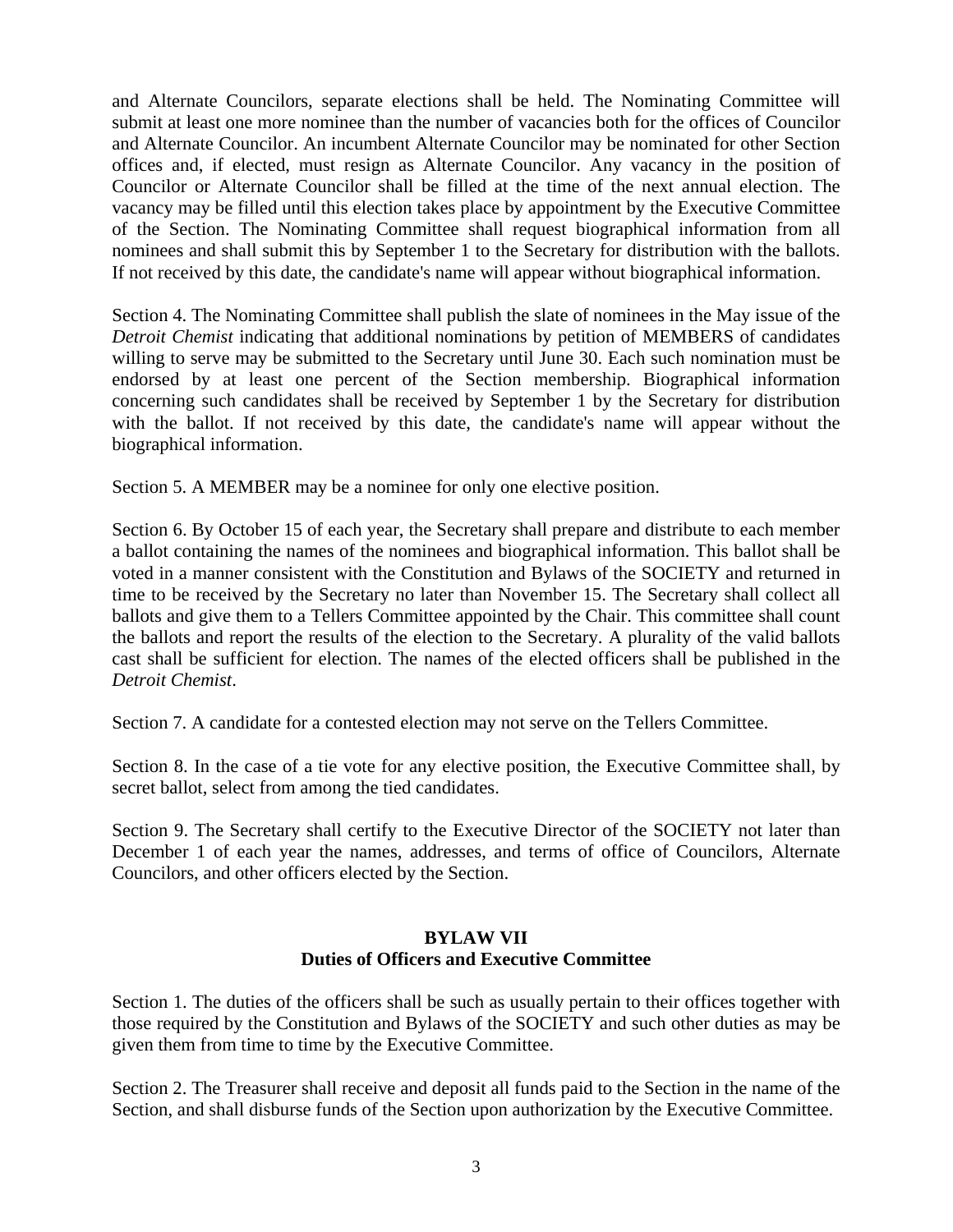Section 3. The Treasurer may be bonded at the Section's expense.

Section 4. As soon as possible after the close of each calendar year, the Treasurer for the past year shall submit to the Executive Committee a complete financial report covering the affairs of the Section for the past year. The Secretary shall upon request provide a copy to any member of the Section.

Section 5. The Chair shall appoint an Auditing Committee of at least two members who shall examine the books, vouchers, and report of the Treasurer and shall report their findings to the Executive Committee.

Section 6. The Executive Committee shall be the governing body of the Section and as such, shall have full powers to conduct, manage, and direct the business and affairs of the Section in accordance with the Constitution and Bylaws of the SOCIETY and these bylaws.

Section 7. The Chair of the Section shall serve as Chair of the Executive Committee.

## **BYLAW VIII Committees**

Section 1. The standing committees shall be: Midgley Award, Career Services, Environmental & Safety, Education, Government Affairs, Kids and Chemistry, Long Range Planning, Industrial Relations, Membership, Program, Minority Affairs, National Chemistry Week, Project SEED, Public Relations, Women Chemists, Younger Chemists, Chemistry Olympiad, Recognition, and Publications. The Chairs of these committees shall be appointed by the Section Chair.

Section 2. All committees not otherwise provided for in these bylaws may be appointed by the Chair of the Section, as required for its operation.

## **BYLAW IX Meetings**

Section 1. Meetings of the members of the Section shall be held as deemed necessary to accomplish the objects of the Section at times and places designated by the Executive Committee.

Section 2. The Annual Meeting shall be held in May of each year. A quorum for the Annual Meeting shall consist of 15 members.

Section 3. The Section may hold special meetings at the call of the Executive Committee or at the written request of 15 members of the Section. The notices of special meetings shall state the exact nature of the business to be considered and no other business shall be transacted at such meetings. Timely notice of these meetings shall be sent to each member and affiliate of the Section. A quorum for transaction of business at these meetings shall consist of at least 15 members of the Section.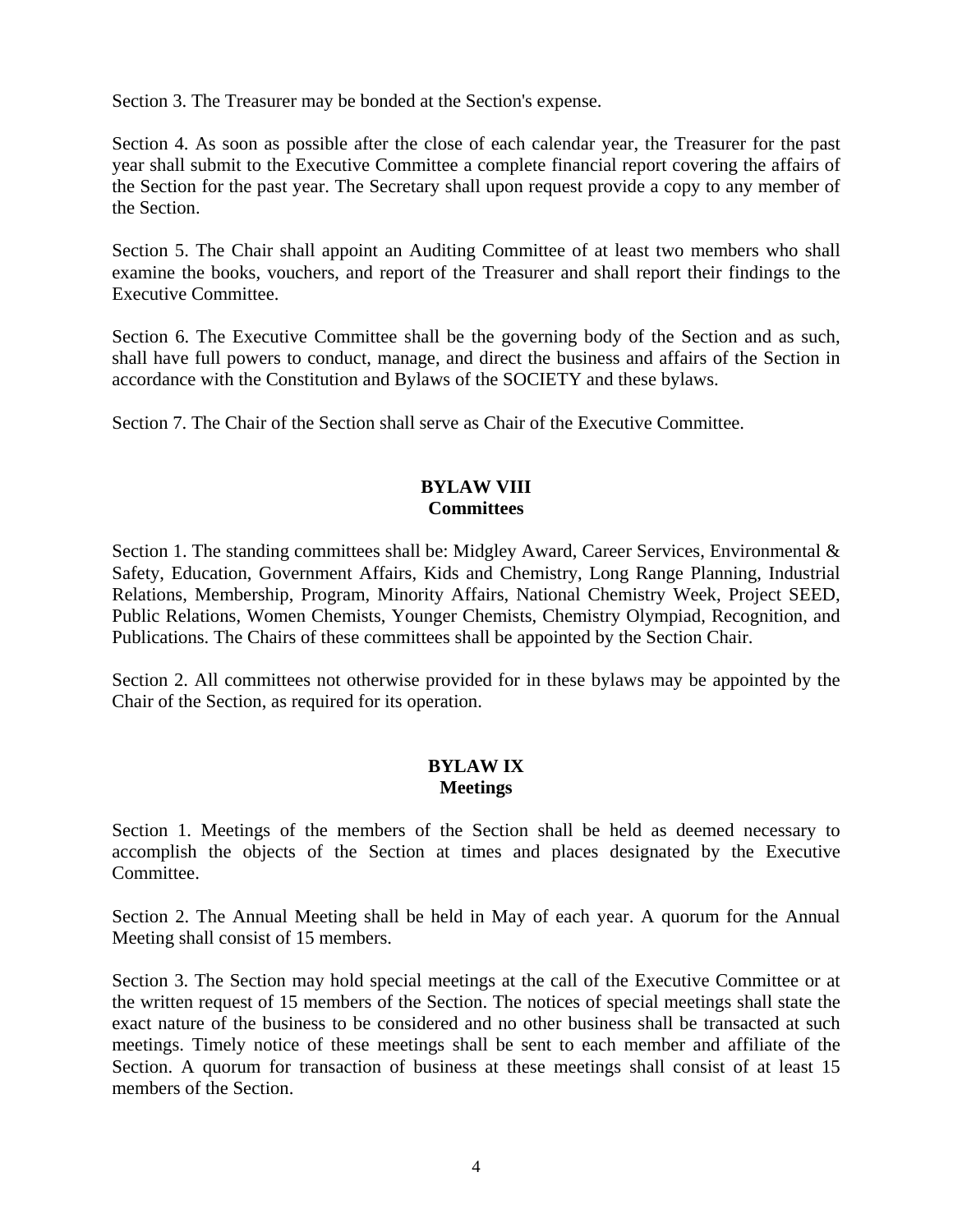Section 4. The Executive Committee shall meet after timely notice as may suit its convenience, upon call of the Chair, or upon request of a majority of its members.

Section 5. All meetings of the Executive Committee shall be open to attendance by any member of the Section. Such members, not members of the Executive Committee, shall have the privilege of the floor when recognized by the Chair but shall not have the privilege of offering motions, voting, or otherwise entering into the business of the meeting.

Section 6. A quorum for an Executive Committee meeting shall consist of eight members of the Committee.

Section 7. The most recent edition of *Robert's Rules of Order Newly Revised* shall be the parliamentary authority for all matters not covered in these bylaws or in the SOCIETY'S documents.

#### **BYLAW X Dues and Donations**

Section 1. All members and Society Affiliates may be assessed such voluntary local dues as the Executive Committee shall determine.

Section 2. All Local Section Affiliates may be required to pay dues of not less than two dollars (\$2.00) per annum as the Executive Committee shall determine.

## **BYLAW XI Amendments**

Section 1. A proposed amendment to these bylaws must be first submitted to the Executive Committee, or may be initiated by the Executive Committee. If it is approved by a majority of the Executive Committee, the Secretary shall submit proposed changes to the Committee on Constitution and Bylaws for an initial review. After further changes are made and approved by the Executive Committee, the Secretary shall distribute to all members of the Section with the proposed amendment(s) at the time when notice of the next meeting of the Section is given.

Section 2. Following announcement of the proposed amendment at a meeting of the Section and provided that due notice of the impending vote is given, the amendment will be adopted at the subsequent meeting of the Section if it receives an affirmative vote by two-thirds  $(2/3)$  of the members present. A quorum for transaction of such business shall consist of at least 15 members of the Section.

Alternatively, or in the absence of a quorum at the meeting during which the vote is scheduled, a distributed ballot may be used provided that both the current language and the amended language of the affected bylaw(s), together with an explanation of the change(s), have been published or accompany the ballots. A deadline date of at least three weeks after distribution of the ballots shall be specified for return of the ballots to the Secretary or other designated officer of the Section. The amendment is adopted by an affirmative vote of twothirds (2/3) of the valid ballots returned.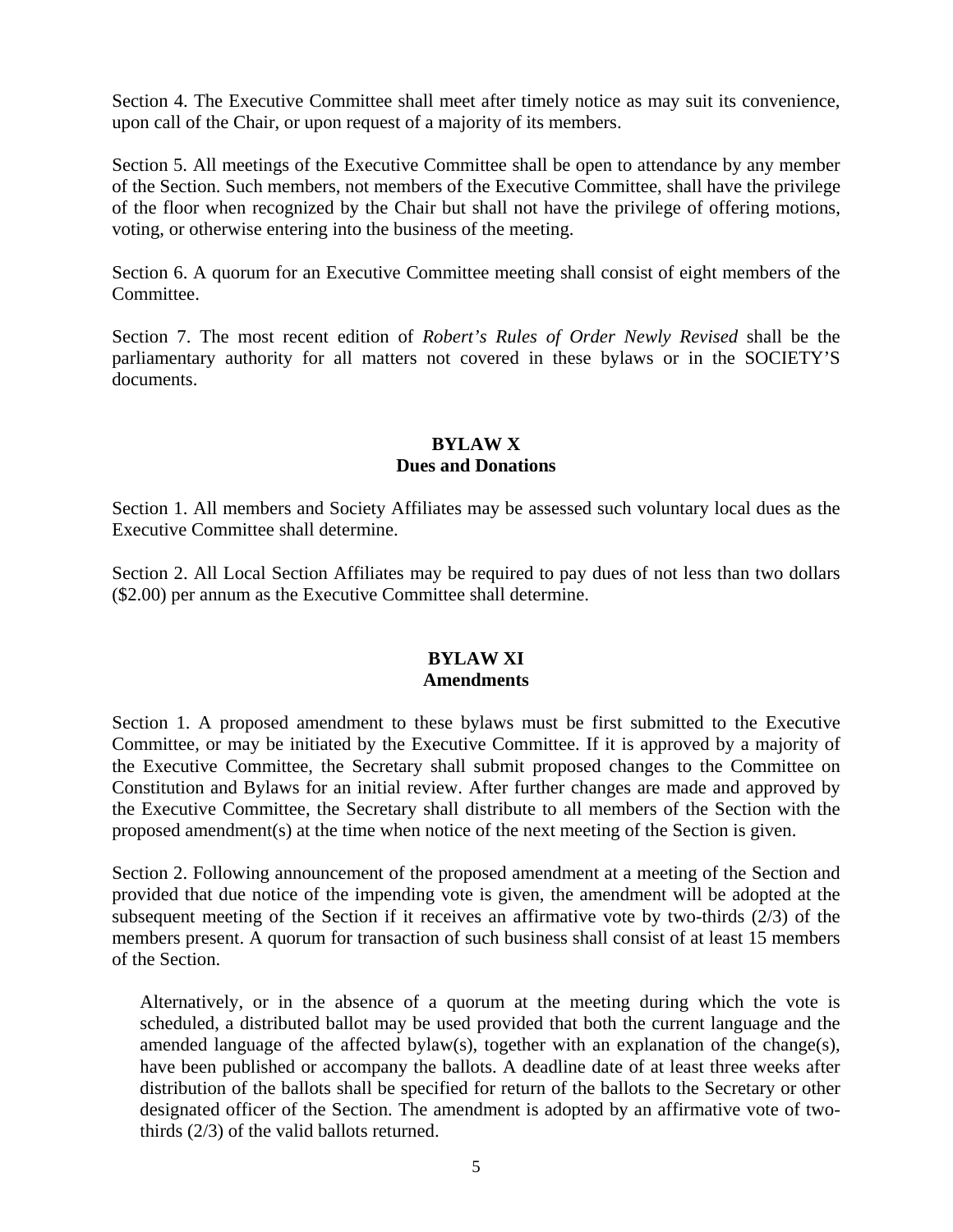Section 3. Any amendment not approved by the Executive Committee within thirty days from the time it is submitted thereto, may be brought to a vote of the membership in the aforementioned manner by a petition signed by not fewer than 20 members of the Section whose current dues have been paid to the SOCIETY.

Section 4. The amendment shall become effective upon approval by the Committee on Constitution and Bylaws, acting for the Council, unless a later date is specified.

#### **BYLAW XII Publications**

The official publication of the Section shall be known as the *Detroit Chemist*. It shall contain notices of meetings, other official communications and announcements of the Section, and such other matters as the Publications Committee may deem proper and as permitted by the Constitution and Bylaws of the SOCIETY.

## **BYLAW XIII Recall of Elected Officials**

Section 1. The elected officials of the Section (Officers or elected Executive Committee Members) are subject to recall for neglect of duties or conduct injurious to the SOCIETY. Recall procedures are not applicable to Councilors and Alternate Councilors.

Section 2. The recall of an official shall be initiated when a signed petition, indicating in writing the specific charges and reasonable substantiating evidence is submitted to the Chair from at least five voting members of the Section. In the event the Chair is the official in question, the Chair-Elect shall receive the petition and shall assume the duties of the office of Chair with respect to this issue until the issue is resolved.

Section 3. The Chair shall, without delay, determine that the petitioners are aware of the gravity of their actions and the procedures to be followed. The Chair shall seek an alternate resolution to the problem and a withdrawal of the petition at this time. In the absence of a resolution to the problem, the Chair shall present the issue to the Executive Committee as a new business item at the next Executive Committee meeting.

- a. The Executive Committee shall promptly continue the recall process or dismiss the petition as ill-founded or find an alternative solution to the problem. The Chair shall promptly inform the petitioners and the official of the decision of the Executive Committee.
- b. If the proceedings continue, the Chair shall assign the duties of the official to another qualified member of the Section until the issue is resolved.
- c. If the proceedings continue, the official shall be offered an opportunity to answer the allegations in the petition before the Executive Committee.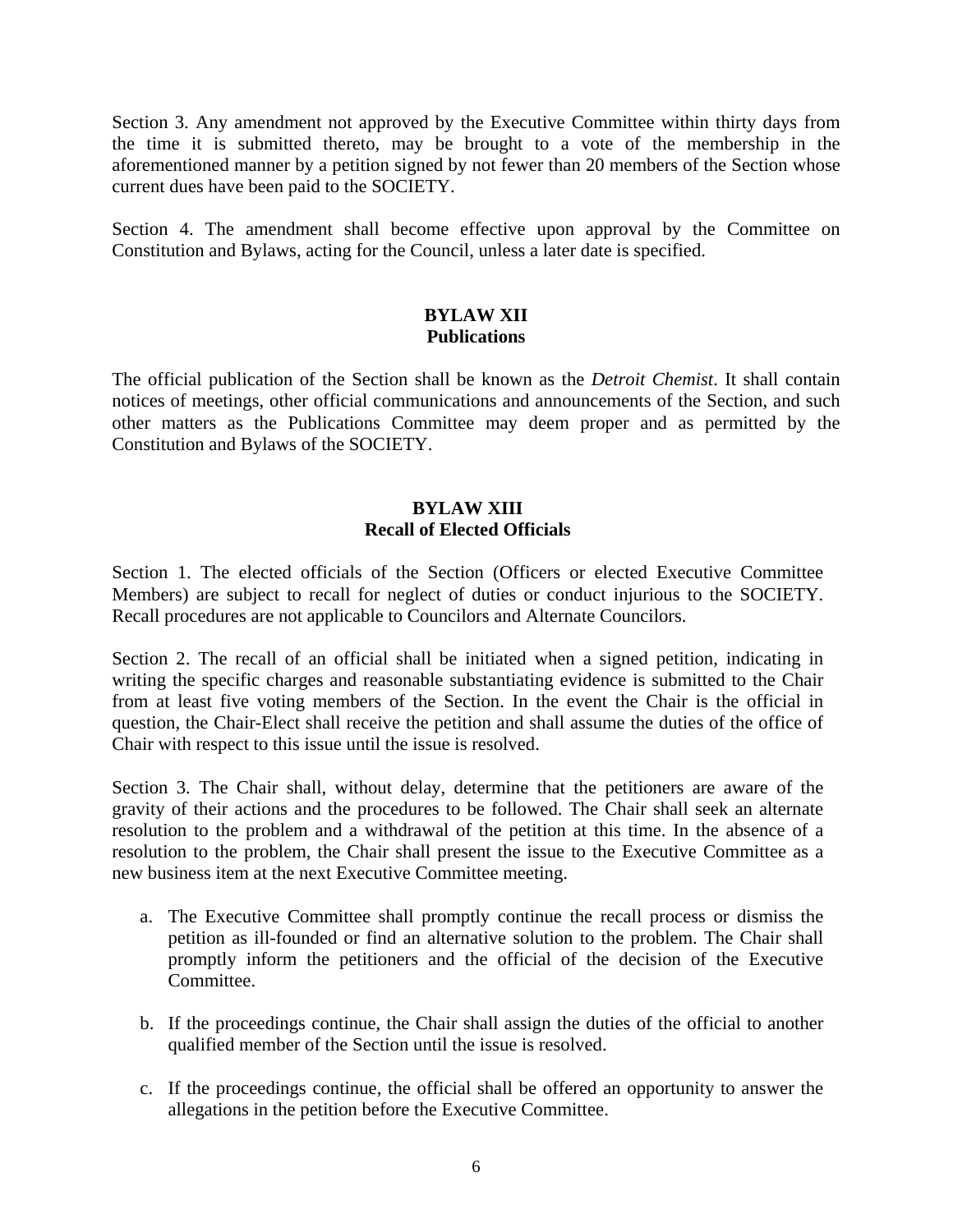Every reasonable effort shall be made to contact the official throughout this procedure. That effort shall include a certified letter to the last known address on the official SOCIETY membership rolls. Upon notification, the official shall have thirty days to make a written response to the allegations. The Executive Committee shall decide whether to proceed after studying the official's response. The Chair shall inform the official and the petitioners of the decision of the Executive Committee.

If no contact with the official can be made after a reasonable effort, the Executive Committee may remove the official in question with a two-thirds  $(2/3)$  vote of the remaining members of the Executive Committee.

- d. If the proceedings continue, the official shall choose one of the following options:
	- (1) The official may resign.
	- (2) The official may request a recall vote in the same manner as the original election, which must be consistent with the Section bylaws. The voting membership shall be informed, through brief written statements prepared by the Executive Committee and the official, of the issues involved with the recall vote. Both statements shall be given to the voting membership before the vote is taken.
	- (3) The official may request a hearing and a recall vote by the remaining members of the Executive Committee. A two-thirds (2/3) vote of the remaining members of the Executive Committee shall be required to recall the official.
	- (4) The official may choose not to respond and thus forfeit the position.

Section 4. The vacancy provisions of these bylaws shall be used to fill a vacancy caused by a recall process. The membership of the Section and the Executive Director of the SOCIETY shall be informed of the results of the recall process and the replacement of the official.

## **BYLAW XIV Board of Trustees**

Section 1. The Board of Trustees shall be the custodian of the Investment Fund and of any other funds of permanent character, such as an endowment fund or the like, which may be established by the Executive Committee. All decisions regarding investments shall have the approval of a majority of all members of the Board of Trustees.

Section 2. The Board of Trustees shall consist of five MEMBERS of the Section qualified to hold an elective position plus the Section Treasurer and the Section Chair during their terms of office. They shall be elected by the Executive Committee in such a manner as to produce rotation in office and shall be responsible to the Executive Committee. Each year, one Trustee shall be elected for a term of five years by the Executive Committee at the first meeting of the committee; other Trustees shall be elected from time to time to fill unexpired terms due to vacancies on the Board of' Trustees.

Section 3. Trustees shall be eligible for reelection upon expiration of their terms of office.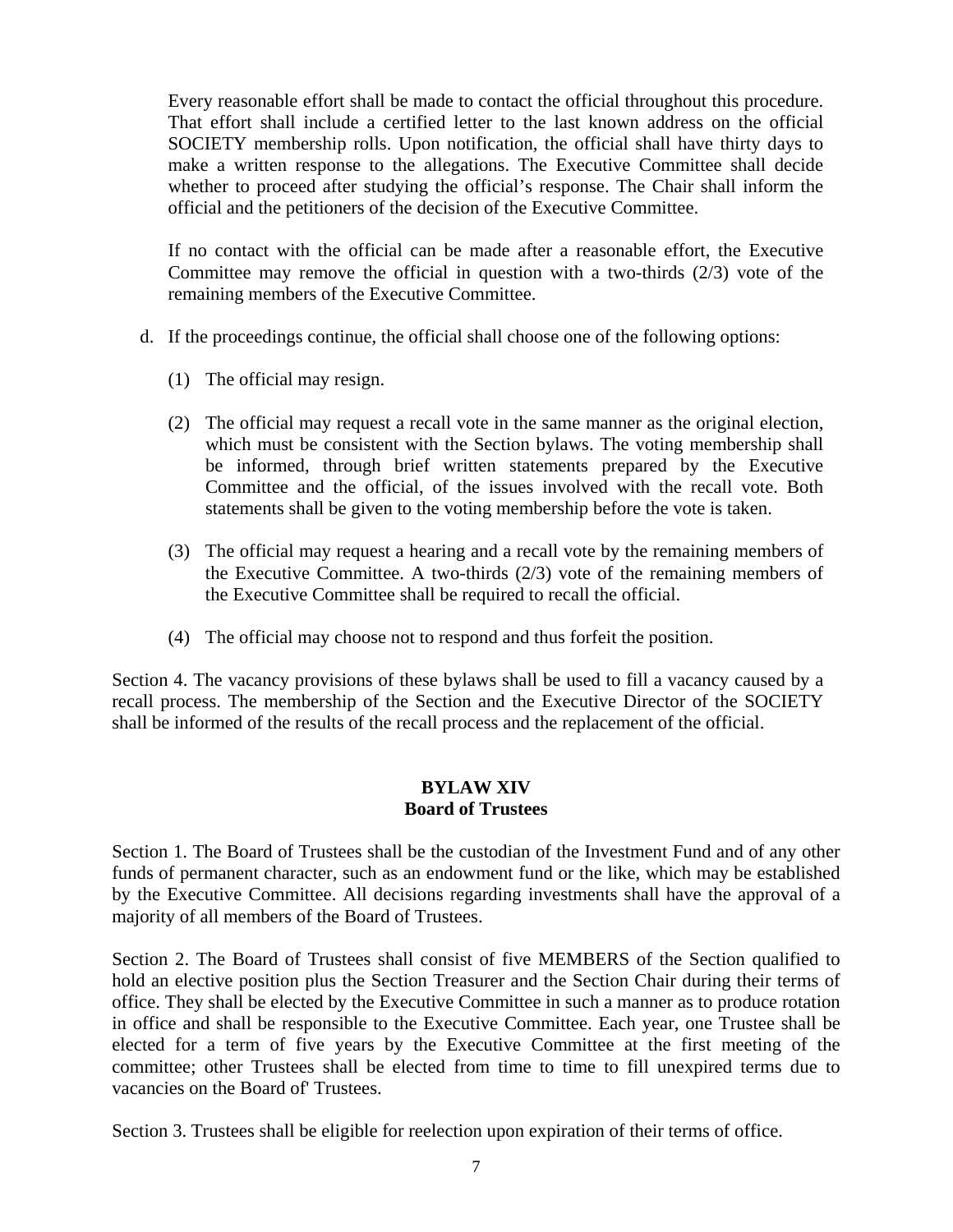Section 4. The Board of Trustees shall elect its own Chair, Secretary, Treasurer, and one of its members as a representative to and as a member of the Executive Committee of the Section. Meetings of the Board of Trustees shall be held at the call of its Chair or of two Trustees at the time and place designated in said call. A majority of all of the members of the Board of Trustees shall constitute a quorum.

Section 5. The Board of Trustees shall invest, reinvest or deposit the funds entrusted to its custody in accordance with the following restrictions:

- a. Depositories shall be any commercial or savings bank in which deposits are insured through an agency of the government (currently Federal Deposit Insurance Corporation) or any Savings and Loan Association in which deposits are insured through an agency of the government (currently Federal Savings and Loan Insurance Corporation). Deposits shall be limited in amount to the insurable maximum.
- b. Investments shall be in securities issued by the government of the United States, and in common or preferred stocks, debentures, bonds, or investment trusts, provided that securities of the issuing companies have been so issued for at least the preceding ten years with a record that indicates in the judgment of the Board of Trustees that the investment is a prudent one. Due regard shall be given to diversification of investments, ease of liquidity, safety, capital appreciation, and protection from depreciation in value from inflationary trends. No purchase shall be made at any time on margin. No one shall engage in short selling.
- c. If at any time it becomes necessary for the Executive Committee to consider requesting return to the general fund of the Section any funds entrusted to the Board of Trustees, the following procedure shall be followed:
	- (1) After mutual consultation and exchange of information, the Executive Committee may, by a vote of a simple majority of a quorum of the Executive Committee members present, request any funds entrusted to the Board of Trustees be returned to the general fund of the Section.
	- (2) Upon receipt of such a request, the Board of Trustees shall within thirty days, or such longer period as the Executive Committee may specify, return any funds entrusted to its care to the general fund of the Section.
	- (3) If it is necessary to liquidate any investments to comply with such a request, it will be the responsibility of the Board of Trustees to select the investment(s) to be liquidated.

Section 6. The Board of Trustees shall keep written minutes and shall make a financial report of each fund in its custody at any meeting of the Executive Committee or the Section when so requested two weeks in advance by the presiding officer of the Executive Committee. An annual financial report of the Board of Trustees shall be provided by the Chair of the Board of Trustees to the Treasurer of the Section by January 31.